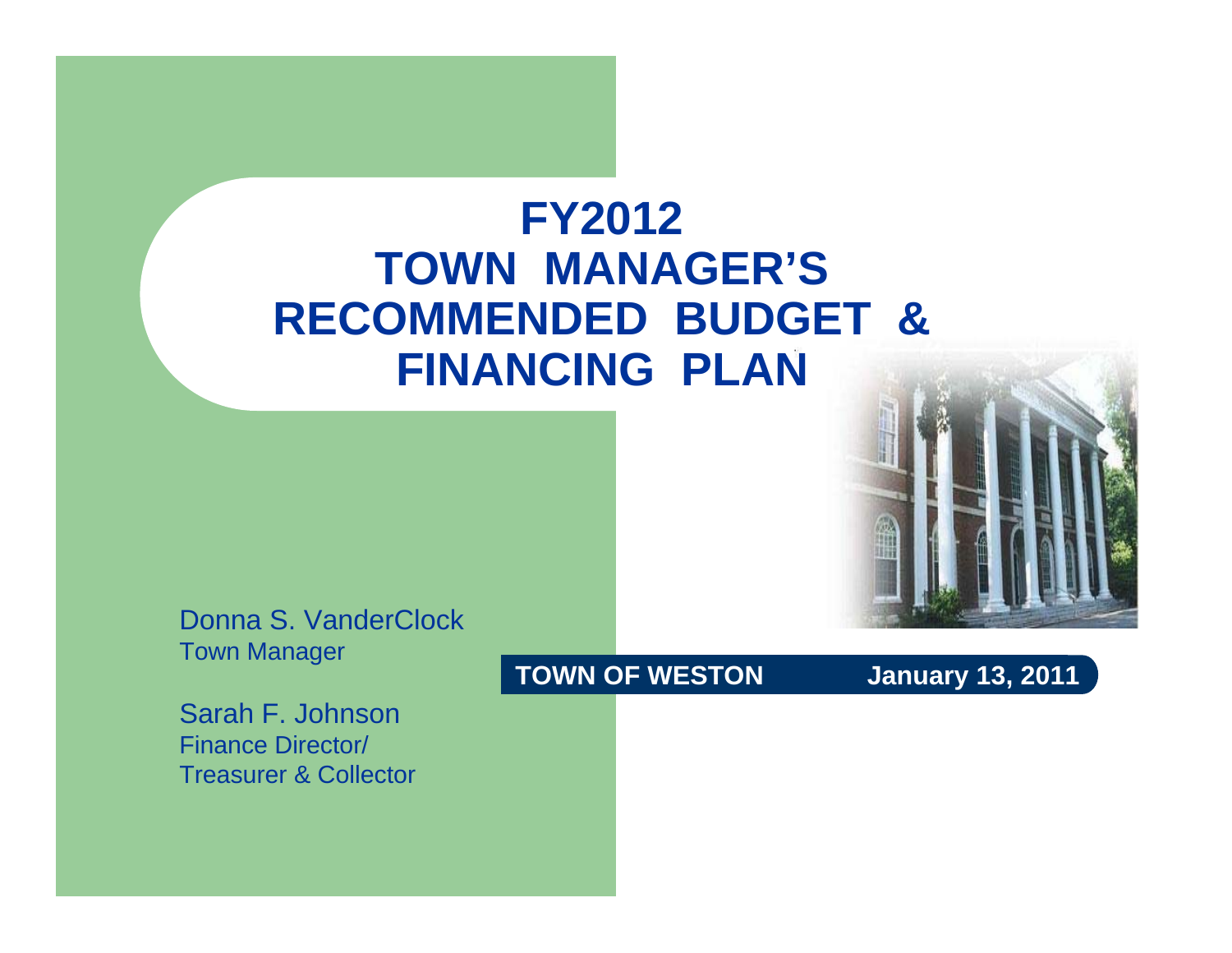#### **FY12 Budgetary Goals**

- Deliver current levels of service.
- Address increased demand for services in certain areas.
- Plan for the Town's future financial stability by adding to reserves.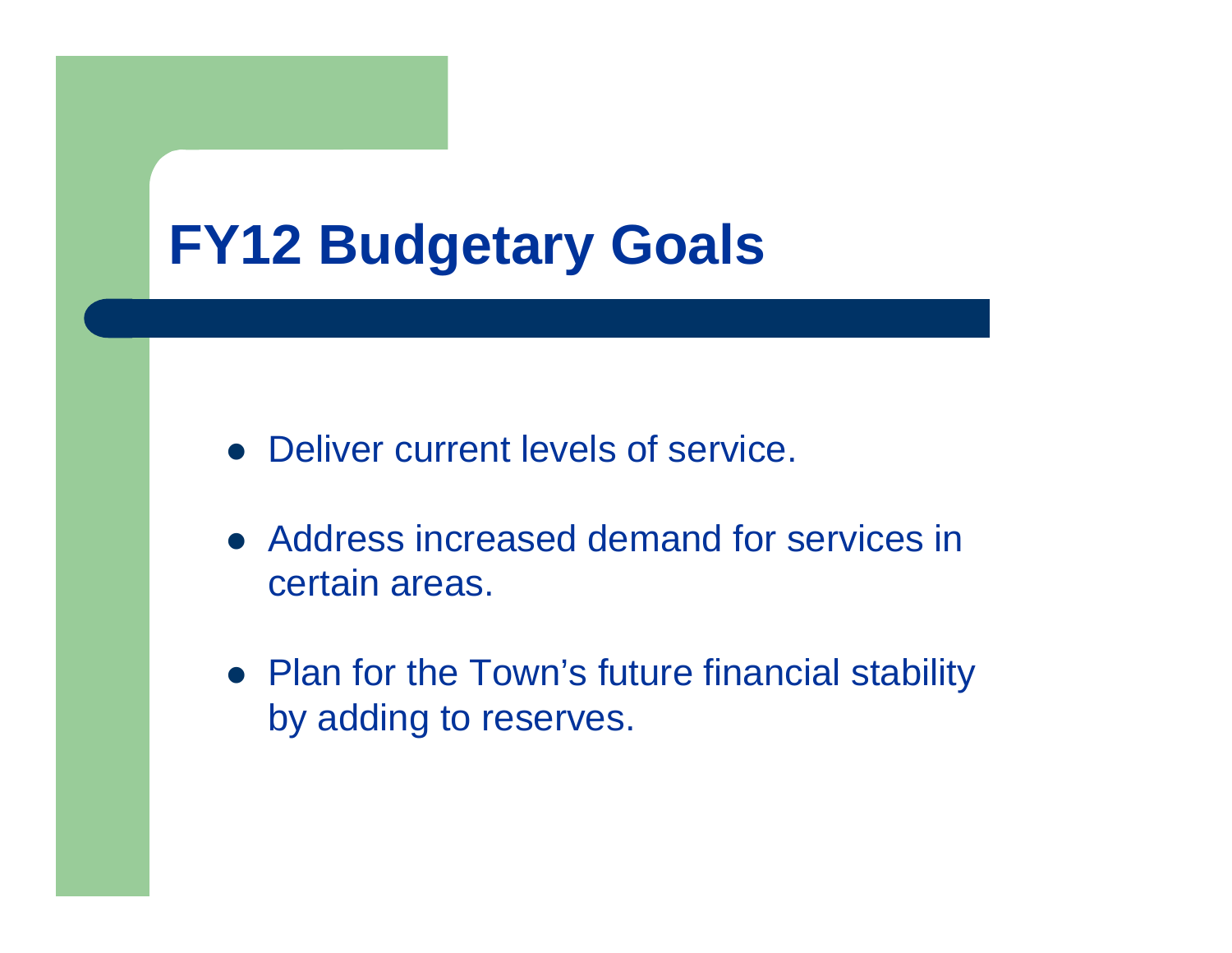#### **FY12 Budget Status - Balanced**

#### **Estimated Revenue:**\$64,831,909 4.54%

**Recommended Budget:** \$64,780,154 4.46%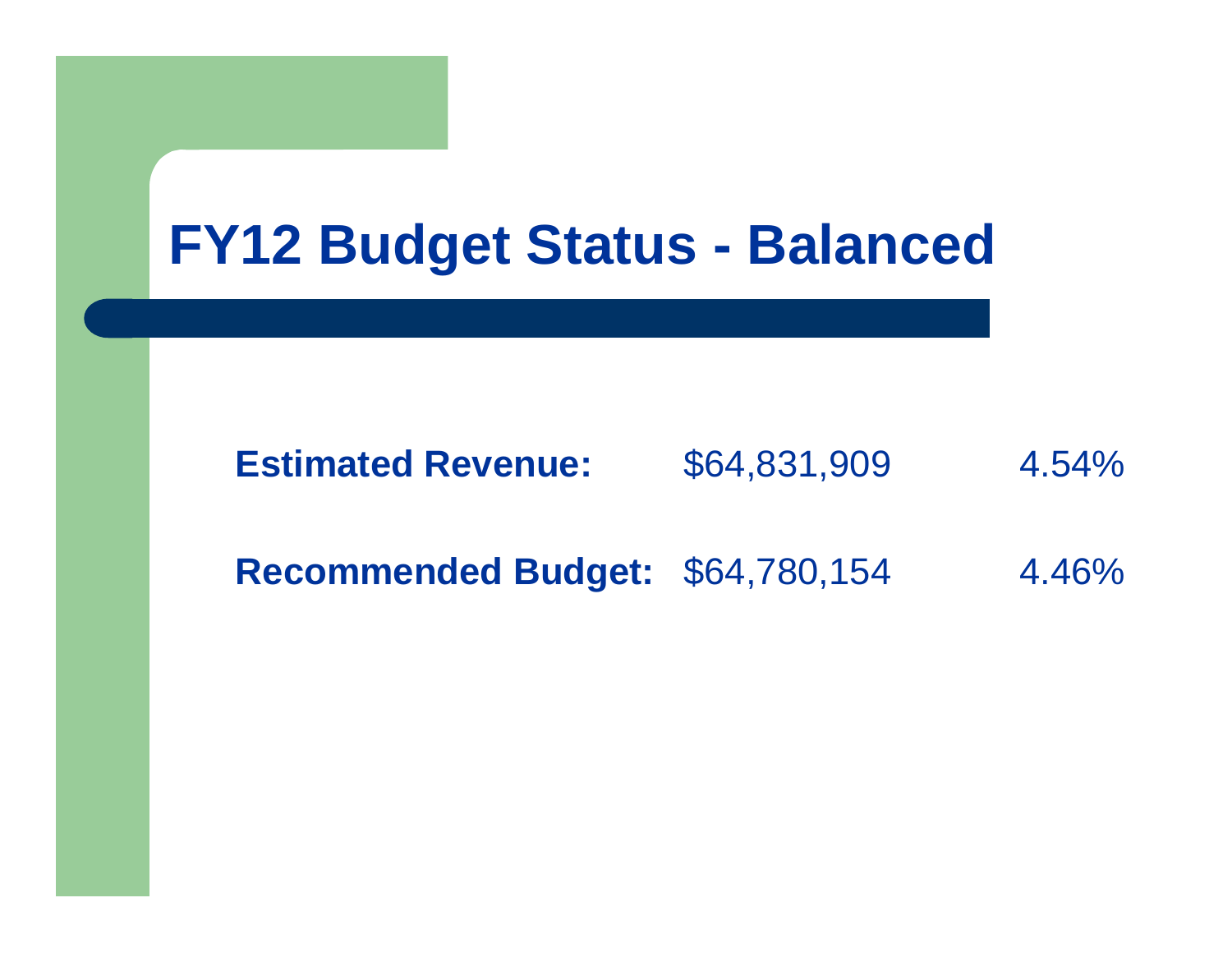# **FY12 Revenue Projection**

|                                    | <b>FY2011</b><br><b>Estimated</b> | FY2012<br>Projected | <b>DOLLAR</b><br><b>CHANGE</b><br>FY11 - 12 | <b>PERCENT</b><br><b>CHANGE</b><br>FY11 - 12 |  |
|------------------------------------|-----------------------------------|---------------------|---------------------------------------------|----------------------------------------------|--|
| <b>PROPERTY TAX LEVY</b>           | \$53,136,633                      | \$55,972,078        | \$2,835,445                                 | 5.3%                                         |  |
| <b>STATE AID - CHERRY SHEET</b>    | \$4,269,484                       | \$3,209,377         | (\$1,060,107)                               | $-24.8%$                                     |  |
| <b>LOCAL RECEIPTS</b>              | \$3,973,542                       | \$4,201,574         | \$228,032                                   | 5.7%                                         |  |
| <b>PRIOR YEAR BALANCES/OTHER</b>   | \$2,896,000                       | \$3,021,000         | \$125,000                                   | 4.3%                                         |  |
| <b>TOTAL PROJECTED REVENUES</b>    | \$64,275,659                      | \$66,404,029        | \$2,128,370                                 | 3.3%                                         |  |
| <b>REDUCTIONS IN REVENUES</b>      | (2,694,063)                       | (2,003,897)         | \$690,166                                   | $-25.6%$                                     |  |
| <b>OTHER REVENUES</b>              | 432,973                           | 431,777             | (1, 196)                                    | $-0.3%$                                      |  |
| <b>AVAILABLE FOR APPROPRIATION</b> | \$62,014,569                      | \$64,831,909        | \$2,817,340                                 | 4.5%                                         |  |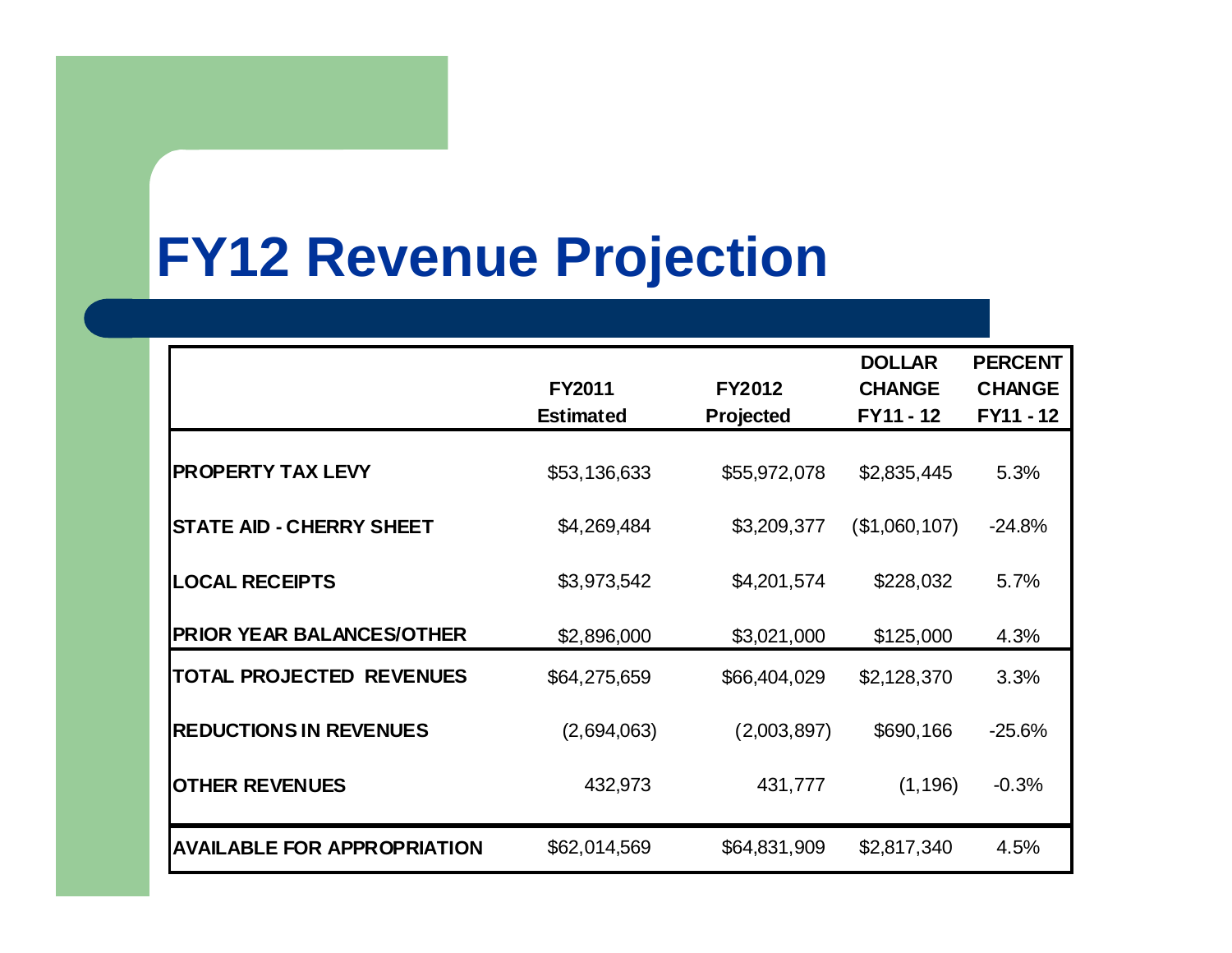#### **FY12 Budget Summary**

|                             | Recommended<br><b>FY11</b> |                              |             |          |
|-----------------------------|----------------------------|------------------------------|-------------|----------|
|                             | <b>Budget</b>              | <b>FY12</b><br><b>Budget</b> | \$ Change   | % Change |
| <b>Schools</b>              | 32,452,490                 | 33,399,776                   | 947,286     | 2.9%     |
| Unclassified & Fixed Costs  | 13,682,003                 | 14,812,568                   | 1,130,565   | 8.3%     |
| <b>General Government</b>   | 14,186,087                 | 14,604,664                   | 418,577     | 3.0%     |
| <b>Town-Wide Facilities</b> | 1,183,989                  | 1,230,396                    | 46,407      | 3.9%     |
| Separate Articles & Capital | 510,000                    | 732,750                      | 222,750     | 43.7%    |
| <b>Total Budget</b>         | \$62,014,569               | \$64,780,154                 | \$2,765,585 | 4.5%     |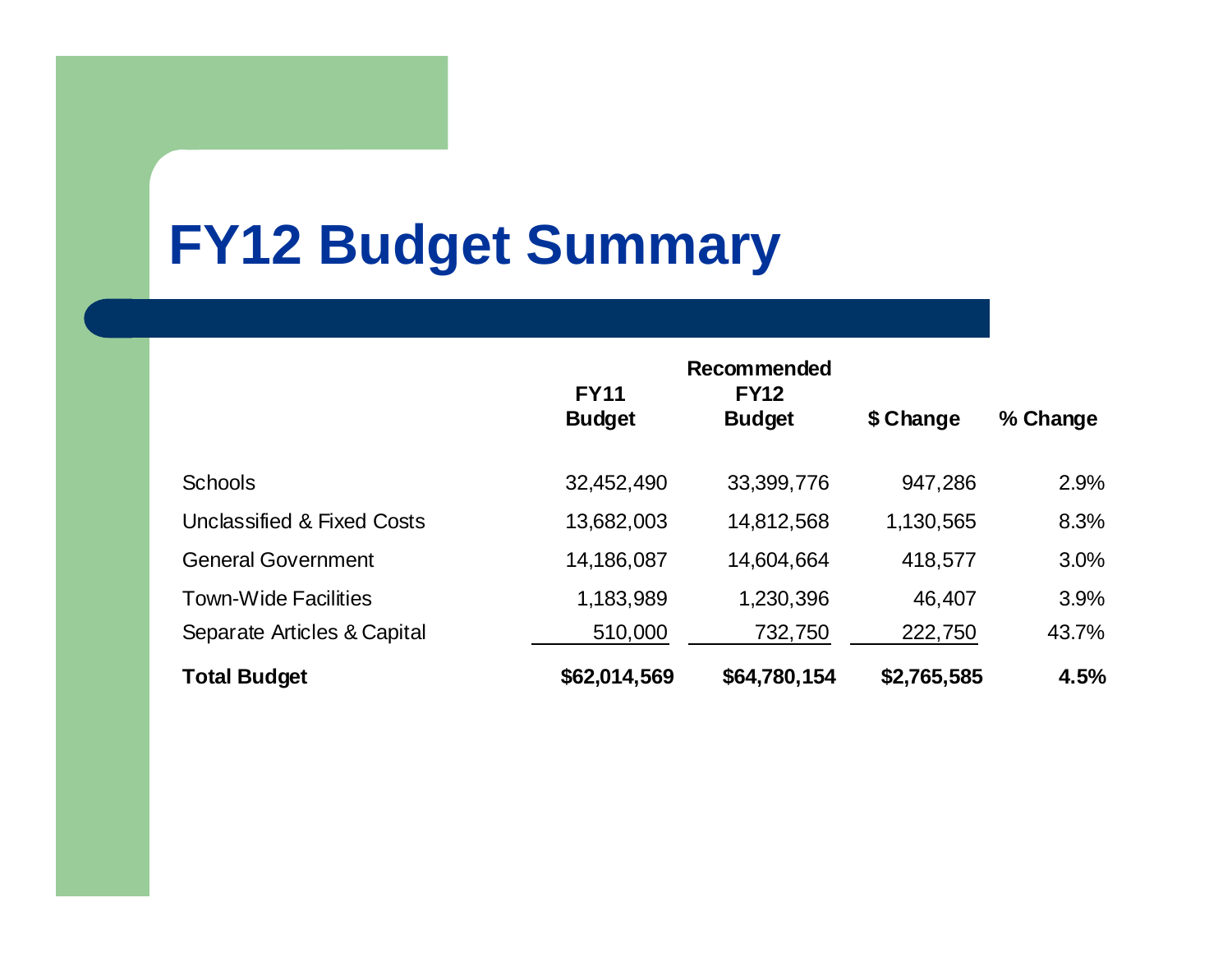## **FY12 Increase Summary**

| Appropriation                                  |            | <b>FY12</b><br>Change |
|------------------------------------------------|------------|-----------------------|
| Schools (Superintendent's Budget)              |            |                       |
| <b>Salaries</b>                                | 1,193,102  |                       |
| <b>Special Education</b>                       | (7,018)    |                       |
| Supplies, Services, Other                      | (88, 048)  |                       |
| <b>Offsets</b>                                 | (198, 755) |                       |
| <b>Utilities</b>                               | (25,000)   |                       |
| Program Improvements                           | 44,360     |                       |
| Enrollment                                     | 28,645     |                       |
| <b>Total School Budget Increase</b>            |            | 947,286               |
| Health Insurance & Medicare Tax                |            | 900,220               |
| <b>General Government Salaries</b>             |            | 431,999               |
| <b>Contribution to OPEB Trust Fund</b>         |            | 409,000               |
| <b>Middlesex Retirement System</b>             |            | 302,304               |
| Unemployment & Workers' Compensation Insurance |            | (110,000)             |
| <b>Pension Stabilization Fund</b>              |            | (200,000)             |
| All Other Changes - Net                        |            | 84,776                |
| Total Increase from FY11 to FY12               |            | \$2,765,585           |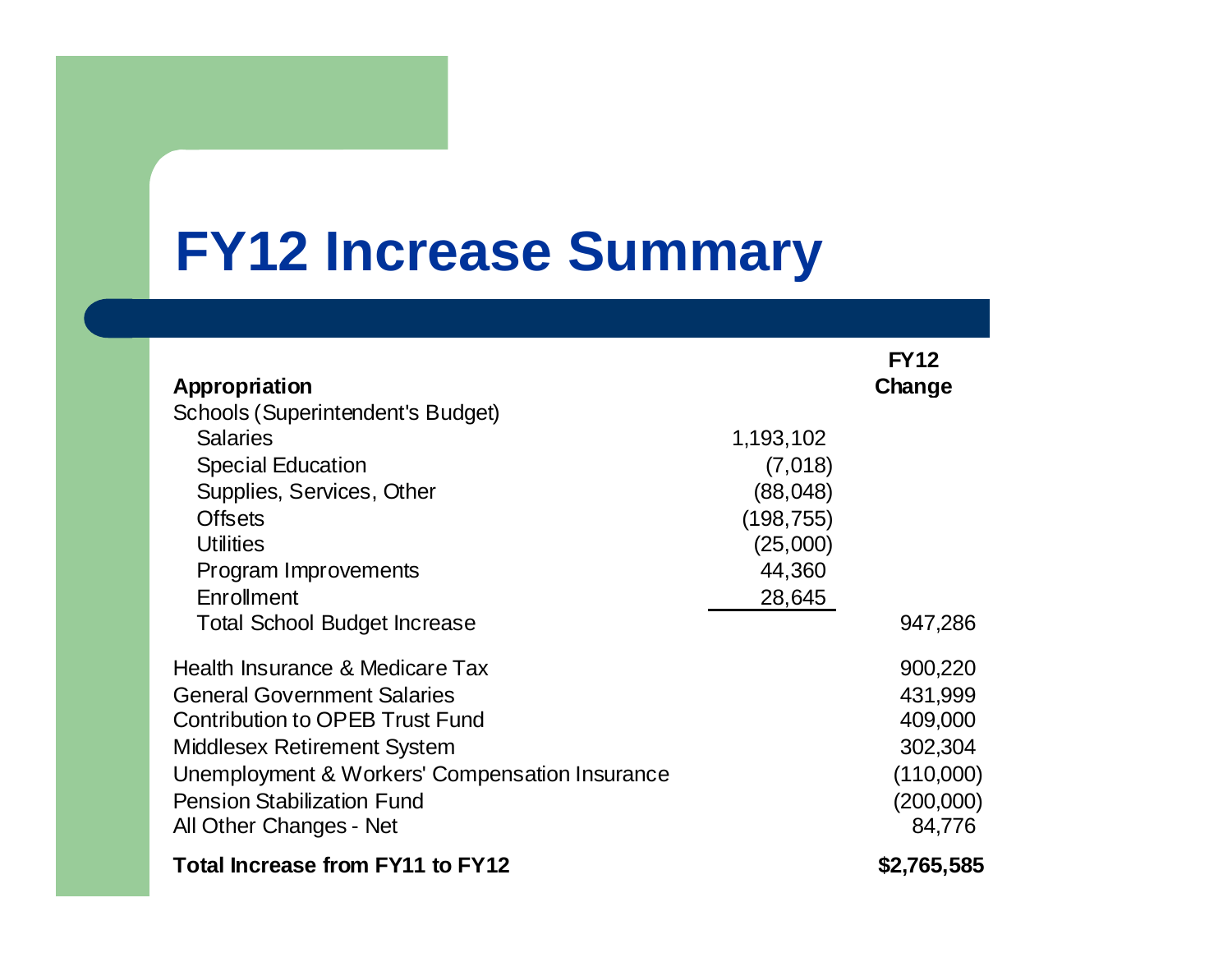## **FY12 Budget Requests – Recommended**

#### **General Fund***(in priority order) Cumulative*

| <b>Ranking</b>  | <b>Departmental Budget Items</b>                         | <b>Amount</b> | cumulative<br><b>Amount</b> |
|-----------------|----------------------------------------------------------|---------------|-----------------------------|
| 1               | Fire Department - 2 Civilian Dispatchers                 | 130,112       | 130,112                     |
|                 | (offset by ambulance revenue)                            | (130, 112)    | 0                           |
| $\overline{2}$  | Municipal Share of New Town-Wide IT Position +           | 10,000        | 10,000                      |
|                 | <b>Full Cost of Benefits</b>                             | 23,187        | 33,187                      |
| 3               | Stormwater Engineer (if Stormwater By-law is approved)   | 83,767        | 116,954                     |
|                 | (offset by new stormwater fees)                          | (83, 767)     | 33,187                      |
| 4               | Additional Hours to Support Planning & Land Use          | 17,625        | 50,812                      |
| $5\phantom{.0}$ | Administrative Support - Town Manager's Office           | 5,000         | 55,812                      |
|                 | (offset by savings from reorganization of Finance staff) | (22, 625)     | 33,187                      |
| 6               | <b>COA Volunteer Coordinator</b>                         | 9,003         | 42,190                      |
| $\overline{7}$  | Senior Service Program                                   | 3,000         | 45,190                      |
| 8               | <b>Benefits for New School Positions</b>                 | 67,029        | 112,219                     |
|                 | <b>Total Net General Fund</b>                            | 112,219       |                             |
|                 | <b>Total Net New Municipal Budget Requests</b>           | 22,003        |                             |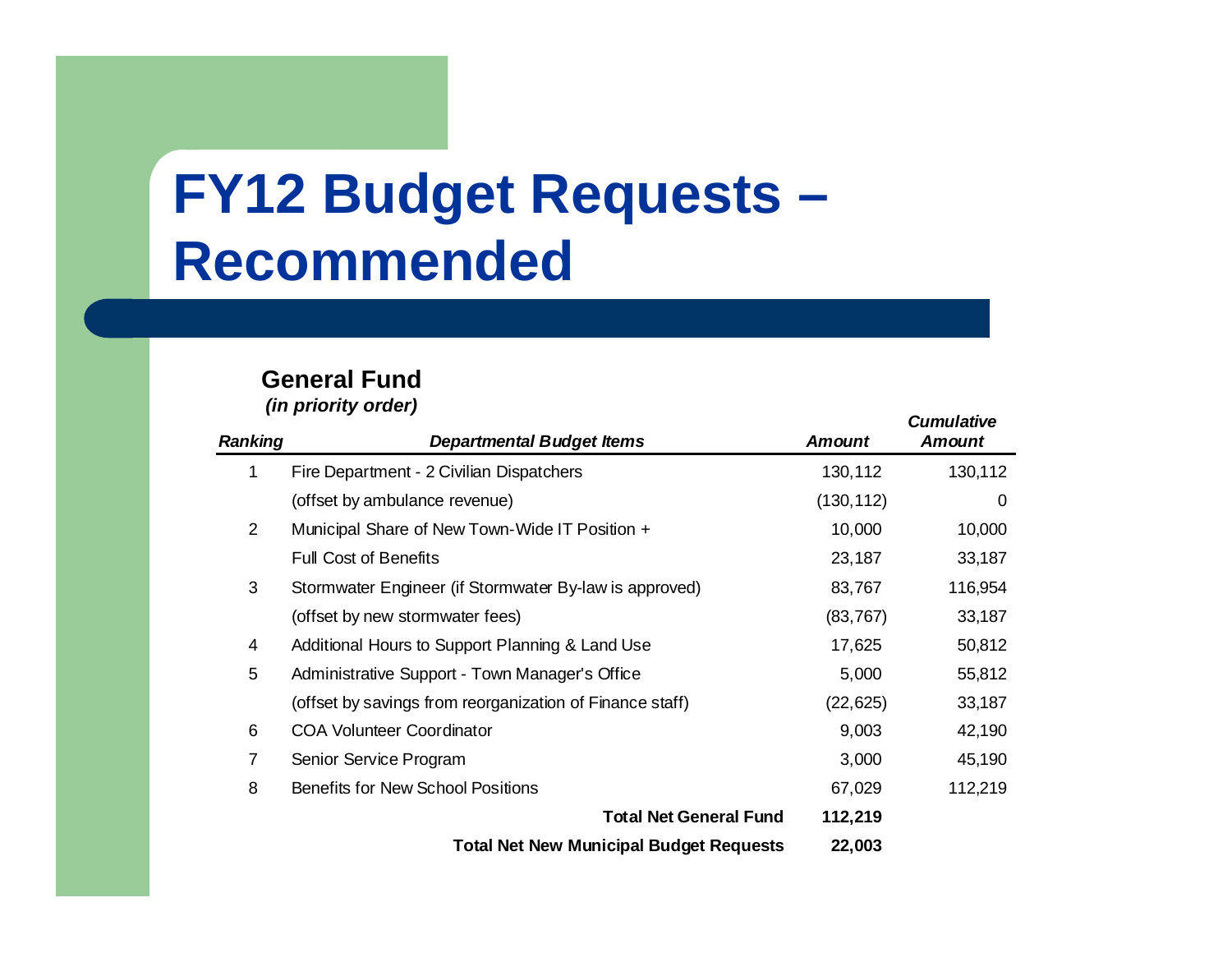# **FY12 Budget Requests –** *Not* **Recommended**

| <b>Town of Weston</b><br><b>FY12 Town Manager's Proposed Budget</b><br><b>New Budget Requests - Not Recommended</b> |               |  |  |
|---------------------------------------------------------------------------------------------------------------------|---------------|--|--|
| <b>Budget Item</b>                                                                                                  | <b>Amount</b> |  |  |
| Automated Water Meter Reading System                                                                                | 615,500       |  |  |
| <b>Total</b>                                                                                                        | 615,500       |  |  |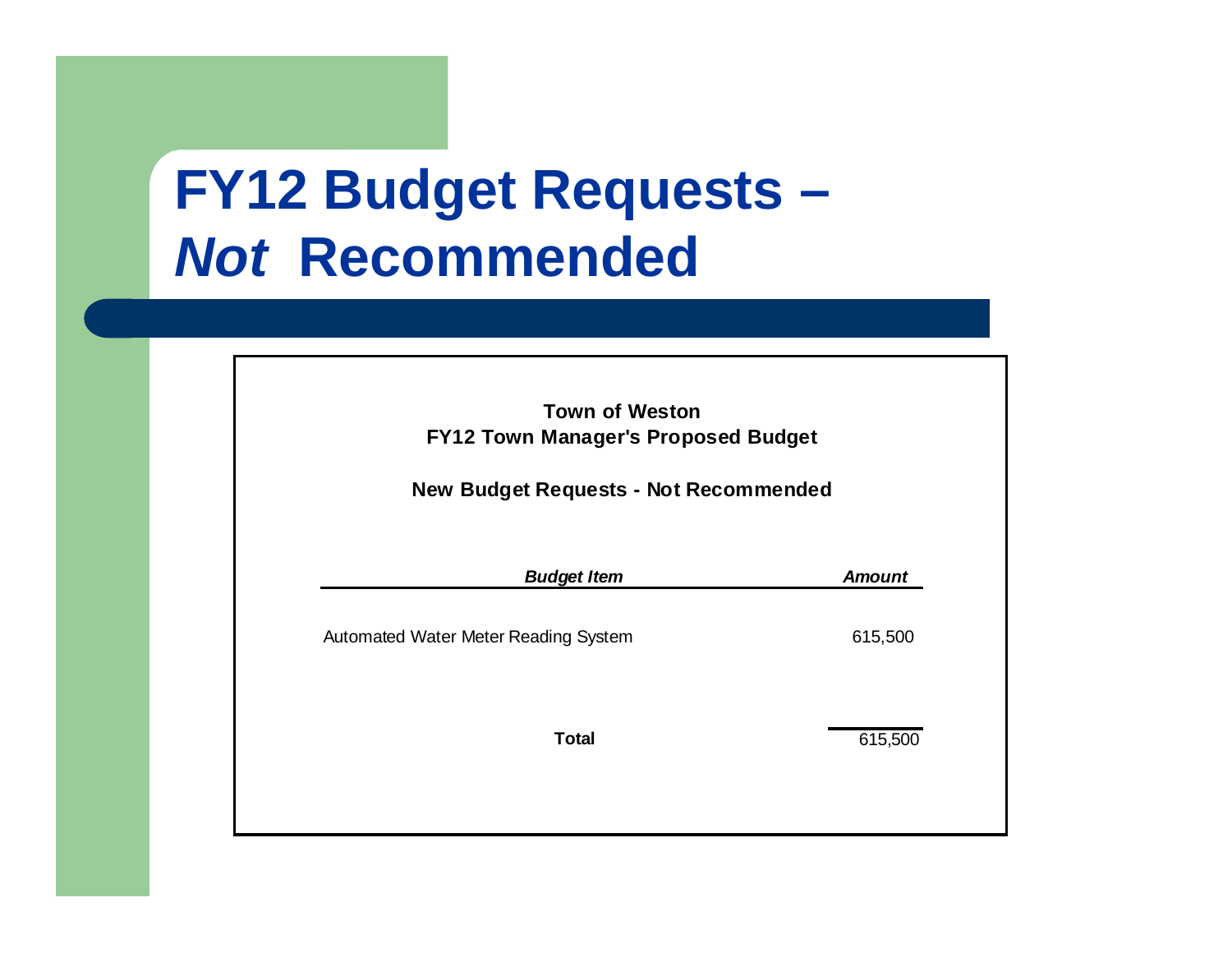## **Recommended Capital Requests – Debt Funded by Borrowing**

|                 | <b>PROJECT</b>                                                                                                                           | <b>AMOUNT</b><br><b>FINANCED</b> | <b>DEBT SERV.</b><br><b>YEARS</b> |       | <b>EST. BAN EST. BOND</b><br>INT. RATE INT. RATE | <b>FY2011</b> | FY2012        |
|-----------------|------------------------------------------------------------------------------------------------------------------------------------------|----------------------------------|-----------------------------------|-------|--------------------------------------------------|---------------|---------------|
|                 | Middle School Roof Replacement                                                                                                           | 300,000                          | 20                                | 2.50% | 4.5%                                             |               | 3,750         |
|                 | High School Boiler Replacement                                                                                                           | 500,000                          | 20                                | 2.50% | 4.5%                                             |               | 6,250         |
|                 | Drainage Improvements                                                                                                                    | 300,000                          | 30                                | 2.50% | 4.5%                                             |               | 3,750         |
|                 | High School Science Lab Project                                                                                                          | 13,000,000                       | 20                                | 2.50% | 4.5%                                             |               | 162,500       |
|                 | PROJ. NEW LEVY SUPPORTED DEBT SERV.                                                                                                      | 14,100,000                       |                                   |       |                                                  |               | 176,250       |
|                 |                                                                                                                                          |                                  |                                   |       |                                                  |               |               |
|                 | APPROVED/PROPOSED LEVY SUPPPORTED DEBT SERV.                                                                                             |                                  |                                   |       |                                                  | <b>FY2011</b> | <b>FY2012</b> |
|                 | Summary Approved Levy Supported Debt Service                                                                                             |                                  |                                   |       |                                                  | 61,017        | 86,668        |
| Subtotal        | Projected New Levy Supported Debt Service                                                                                                |                                  |                                   |       |                                                  |               | 176,250       |
| <b>TOTAL</b>    | PROPOSED LEVY SUPPORT DEBT SERVICE                                                                                                       |                                  |                                   |       |                                                  | 61,017        | 262,918       |
|                 | * Includes two projects approved at November, 2010 Special Town Meeting; to be voted as excluded debt at May, 2011 Annual Town Election. |                                  |                                   |       |                                                  |               |               |
|                 | APPROVED AND PROPOSED EXCLUDED DEBT SERVICE                                                                                              |                                  |                                   |       |                                                  | <b>FY2011</b> | FY2012        |
| Subtotal        | Approved and Issued Excluded Supported Debt Service (net of SBAB)                                                                        |                                  |                                   |       |                                                  | 6,810,118     | 4,994,435     |
| Subtotal        | Approved and Unissued Excluded Debt Service (assumes full cost of Case Estates)                                                          |                                  |                                   |       |                                                  |               | 2,592,216     |
| <b>TOTAL</b>    | <b>Approved Excluded Debt Service</b>                                                                                                    |                                  |                                   |       |                                                  | 6,810,118     | 7,586,651     |
| <b>Subtotal</b> | Pending May 2011 Debt Exclusion Approval (November, 2010 Special Town Meeting capital items)                                             |                                  |                                   |       |                                                  |               | 27,750        |
| <b>Subtotal</b> | Proposed Excluded Debt Service (new capital items)                                                                                       |                                  |                                   |       |                                                  |               | 176,250       |
| <b>TOTAL</b>    | APPROVED AND PROPOSED EXCLUDED DEBT SERVICE                                                                                              |                                  |                                   |       |                                                  | 6,810,118     | 7,790,651     |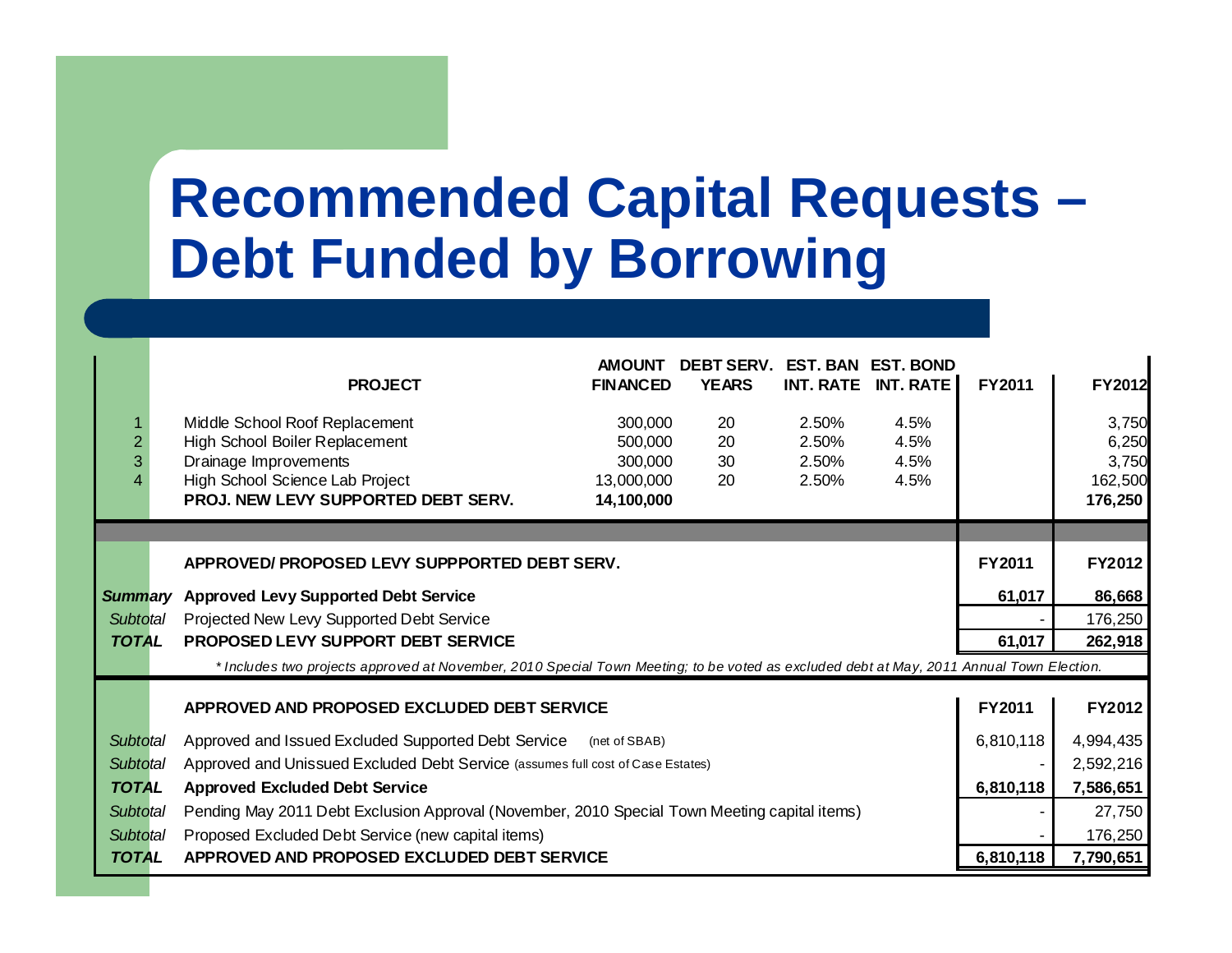### **Recommended Capital Requests – Cash & Departmental Operations**

|                                         | <b>Operating Budget</b> | Cash      |
|-----------------------------------------|-------------------------|-----------|
| DEPARTMENT OF PUBLIC WORKS              |                         |           |
| Roadway Improvements                    | 200,000                 |           |
| <b>Sidewalk Reconstruction</b>          | 120,000                 |           |
| <b>Guard Rail Improvements</b>          | 25,000                  |           |
| <b>Linwood Cemetery Road Paving</b>     | 45,000                  |           |
| Departmental Equipment                  |                         | 235,000   |
| <b>Transfer Station Paving</b>          |                         | 222,000   |
| School Zone Speed Signs                 |                         | 30,000    |
| Case's Corner Roundabout Design         |                         | 75,000    |
| Wellesley/Brown Intersection            |                         | 30,000    |
| <b>SCHOOL DEPARTMENT</b>                |                         |           |
| <b>School Bus Replacements</b>          |                         | 226,399   |
| <b>FIRE DEPARTMENT</b>                  |                         |           |
| Equipment                               | 45,000                  |           |
| <b>Brush Truck</b>                      |                         | 70,000    |
| <b>POLICE DEPARTMENT</b>                |                         |           |
| Replacement Cruiser(s)                  | 114,500                 |           |
| Portable Radios/Communication Equipment | 44,000                  |           |
| <b>TECHNOLOGY</b>                       |                         |           |
| Fiber Network Improvements/Expansions   |                         | 112,541   |
| <b>FACILITIES TOWN-WIDE</b>             |                         |           |
| Town-Wide Facilities Improvements       | 399,000                 |           |
| TOTAL                                   | 992,500<br>\$           | 1,000,940 |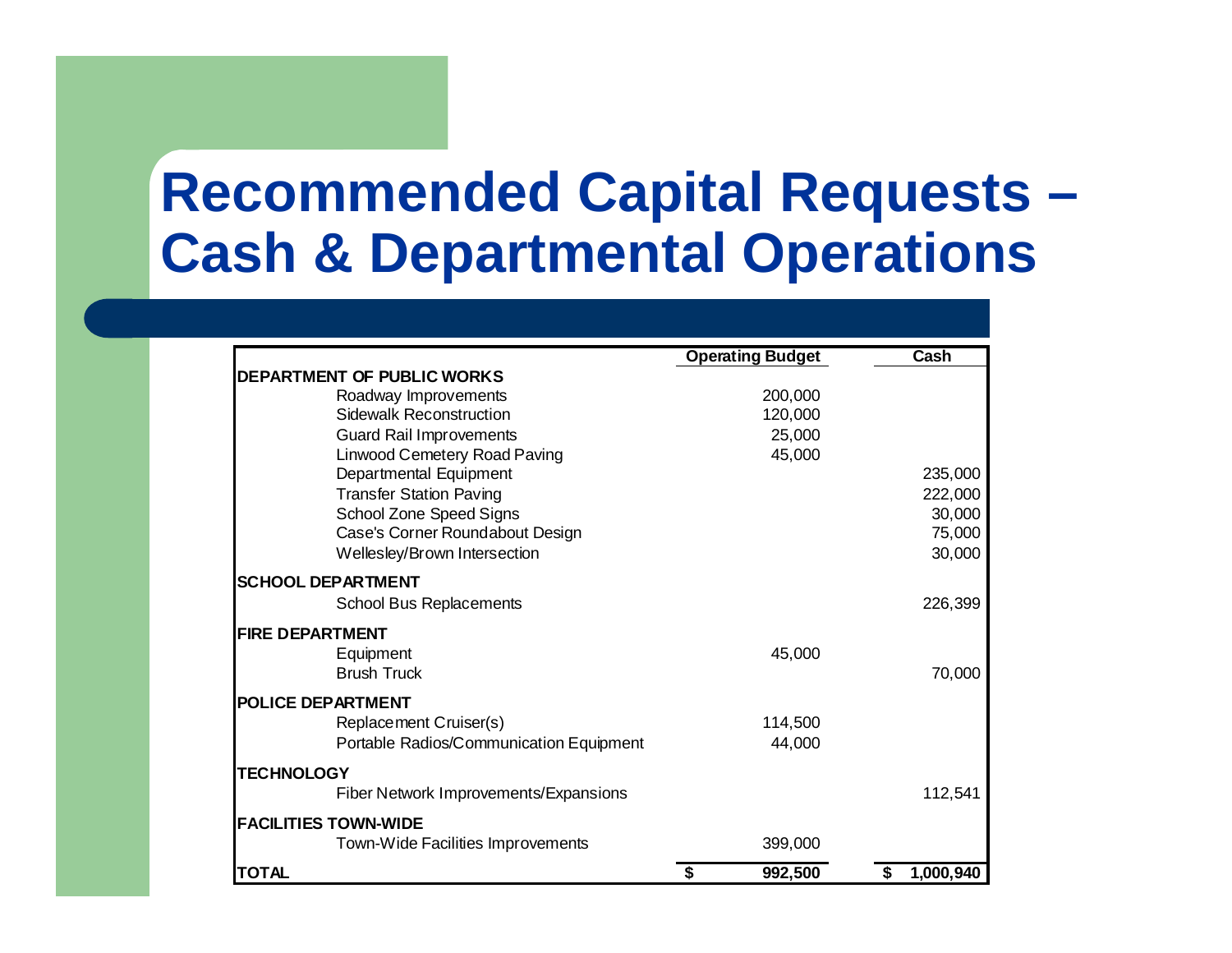### **Recommended Capital Requests – Debt Funded by Water Revenues**

|                | <b>PROJECT</b>                                       | <b>AMOUNT</b><br><b>FINANCED</b> | <b>DEBT SERV.</b><br><b>YEARS</b> | <b>EST. BAN</b><br><b>INT. RATE</b> | <b>EST. BOND</b><br><b>INT. RATE</b> | <b>FY2011</b> | FY2012        |
|----------------|------------------------------------------------------|----------------------------------|-----------------------------------|-------------------------------------|--------------------------------------|---------------|---------------|
|                | Water - Main Rehabilitation Program                  | 216,000                          | 20                                | 2.50%                               | 4.5%                                 |               | 2,700         |
|                |                                                      |                                  |                                   |                                     |                                      |               |               |
|                | PROJ. REVENUE (WATER) SUPPORTED DEBT SERV.           | 216,000                          |                                   |                                     |                                      |               | 2,700         |
|                |                                                      |                                  |                                   |                                     |                                      |               |               |
|                | APPROVED REVENUE SUPPPORTED DEBT SERV.               |                                  |                                   |                                     |                                      | FY2011        | <b>FY2012</b> |
| Subtotal       | Approved and Issued Revenue Supported Debt Service   |                                  |                                   |                                     |                                      | 236,544       | 192,073       |
| Subtotal       | Approved and Unissued Revenue Supported Debt Service |                                  |                                   |                                     |                                      |               | 305,769       |
| <b>Summary</b> | <b>Approved Revenue Supported Debt Service</b>       |                                  |                                   |                                     |                                      | 236,544       | 497,842       |
| Subtotal       | Projected New Revenue Supported Debt Service         |                                  |                                   |                                     |                                      |               | 2,700         |
| <b>TOTAL</b>   | <b>PROPOSED REVENUE SUPPORTED DEBT SERVICE</b>       |                                  |                                   |                                     |                                      | 236,544       | 500,542       |
|                |                                                      |                                  |                                   |                                     |                                      |               |               |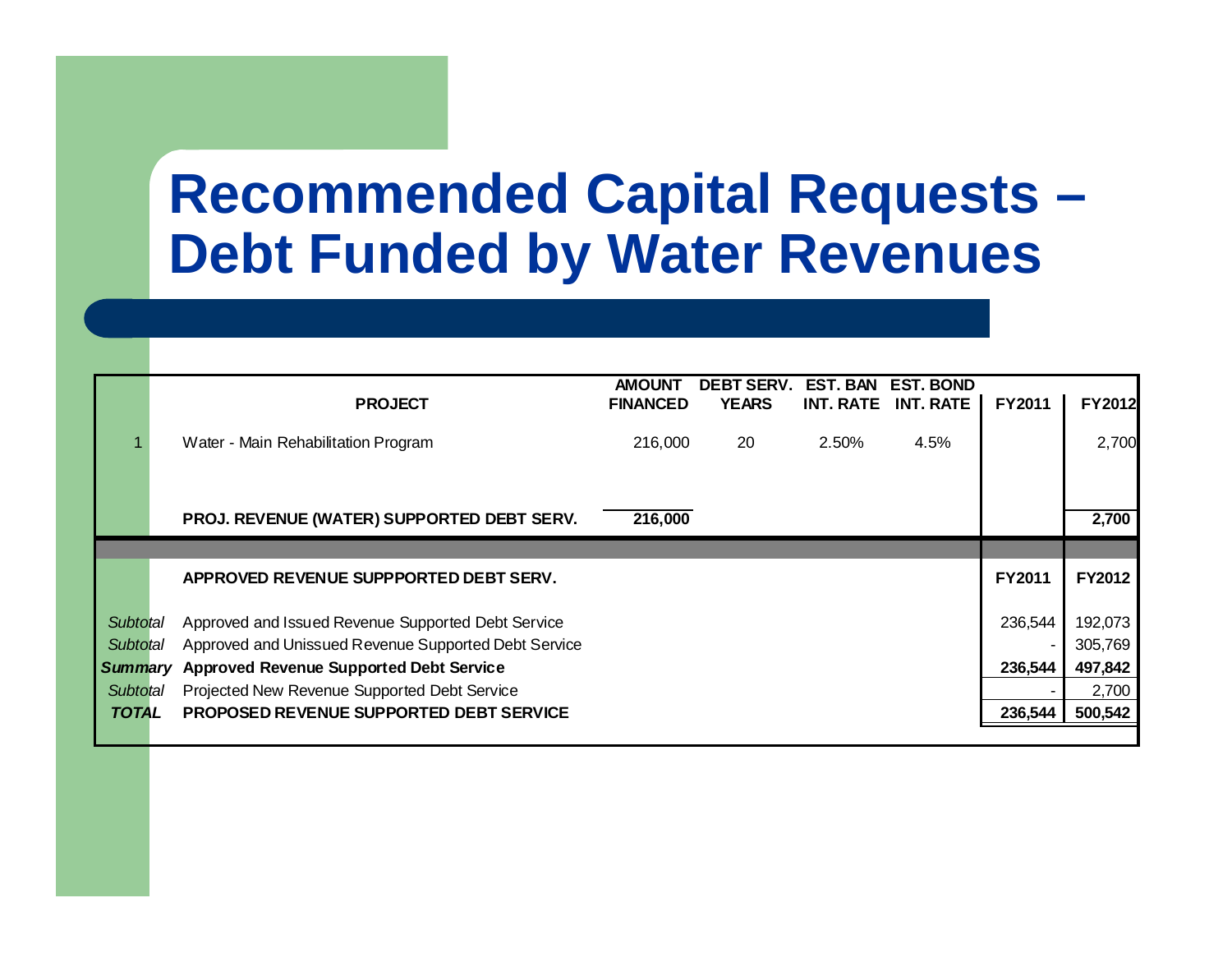#### **Planning for the Unexpected and for Financial Stability**

- •\$700,000 reserved in the free cash account
- $\bullet$ \$250,000 for Stabilization Fund
- •• \$469,000 for Post Employment Benefits (OPEB) reserve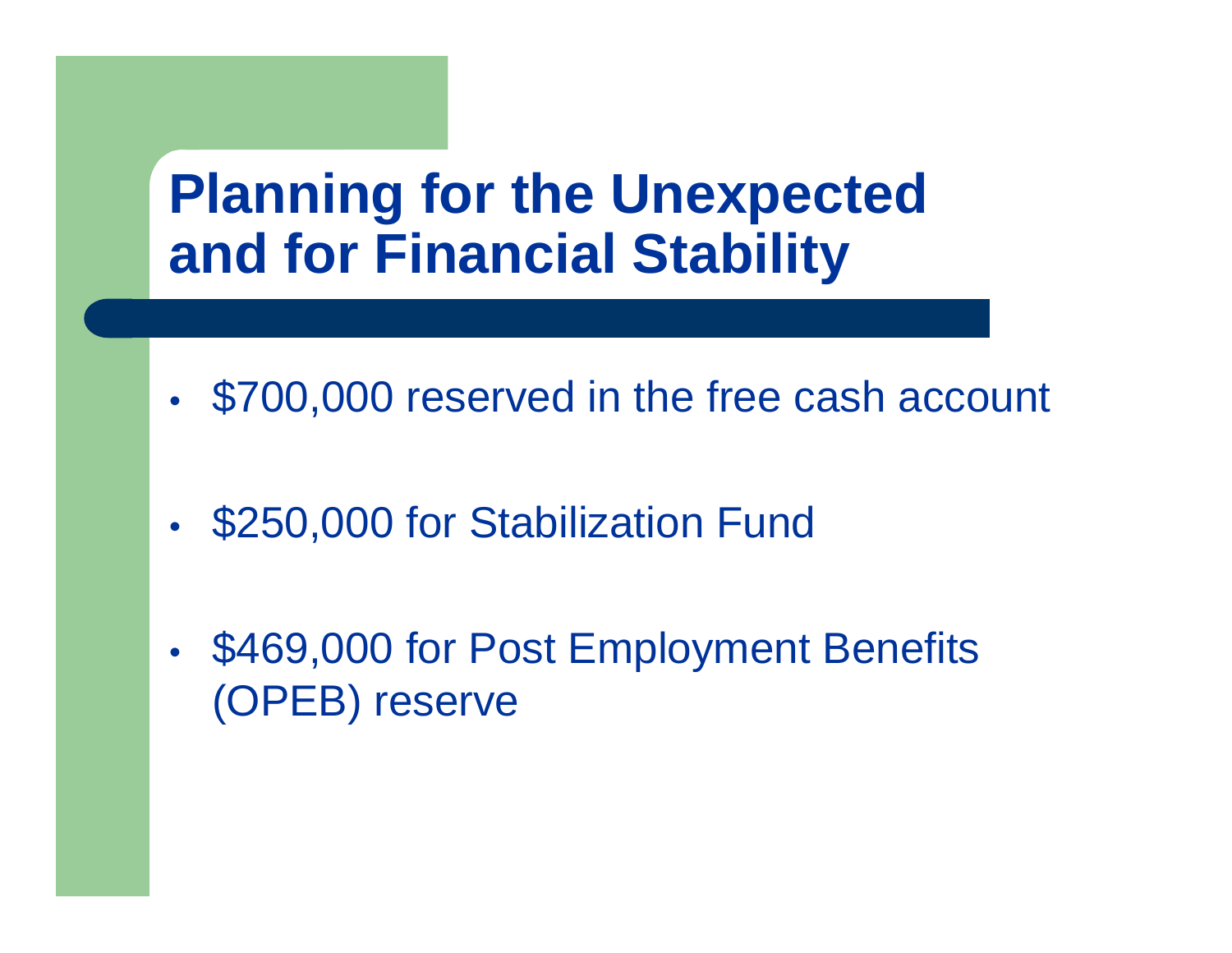#### **The Importance of Reserves**

• Reserves are essential to maintaining the Town's Aaa credit rating.

"The rating also recognizes the town's well-managed and stable financial position, with improved but still narrow reserve levels, sustained by sound financial policies and solid voter support." *Moody's 1/10*

**• "Municipalities maintain reserves in order to provide** budgetary flexibility for unexpected events, to withstand financial emergencies and to protect …from the usual unevenness in revenueexpenditure patterns." *Town of Weston Reserve Policy 1/06*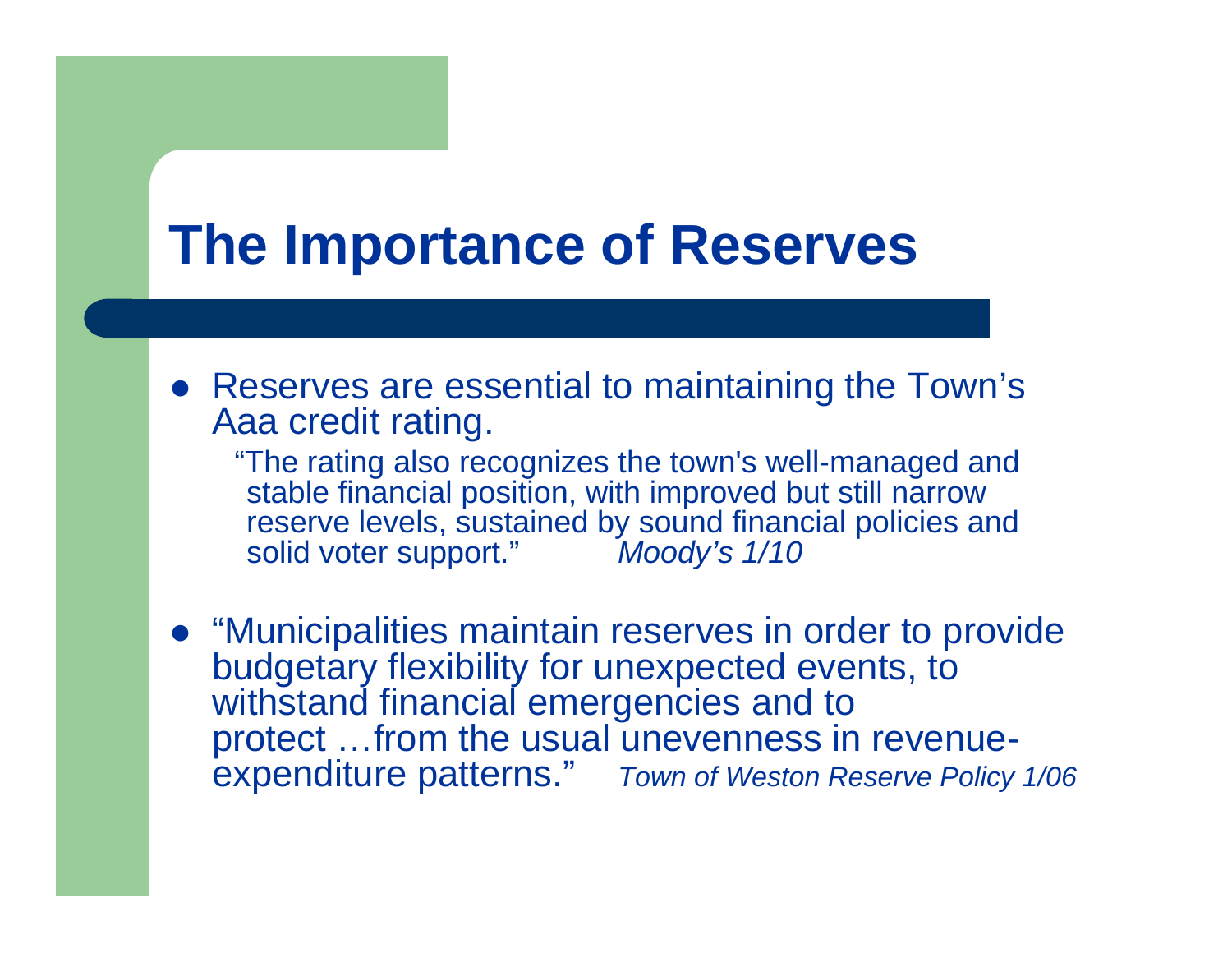## **Revenue & Expense Variables**

- •State Aid
- •GIC Health Insurance Premium Increases
- •Debt Exclusion
- •New Requests